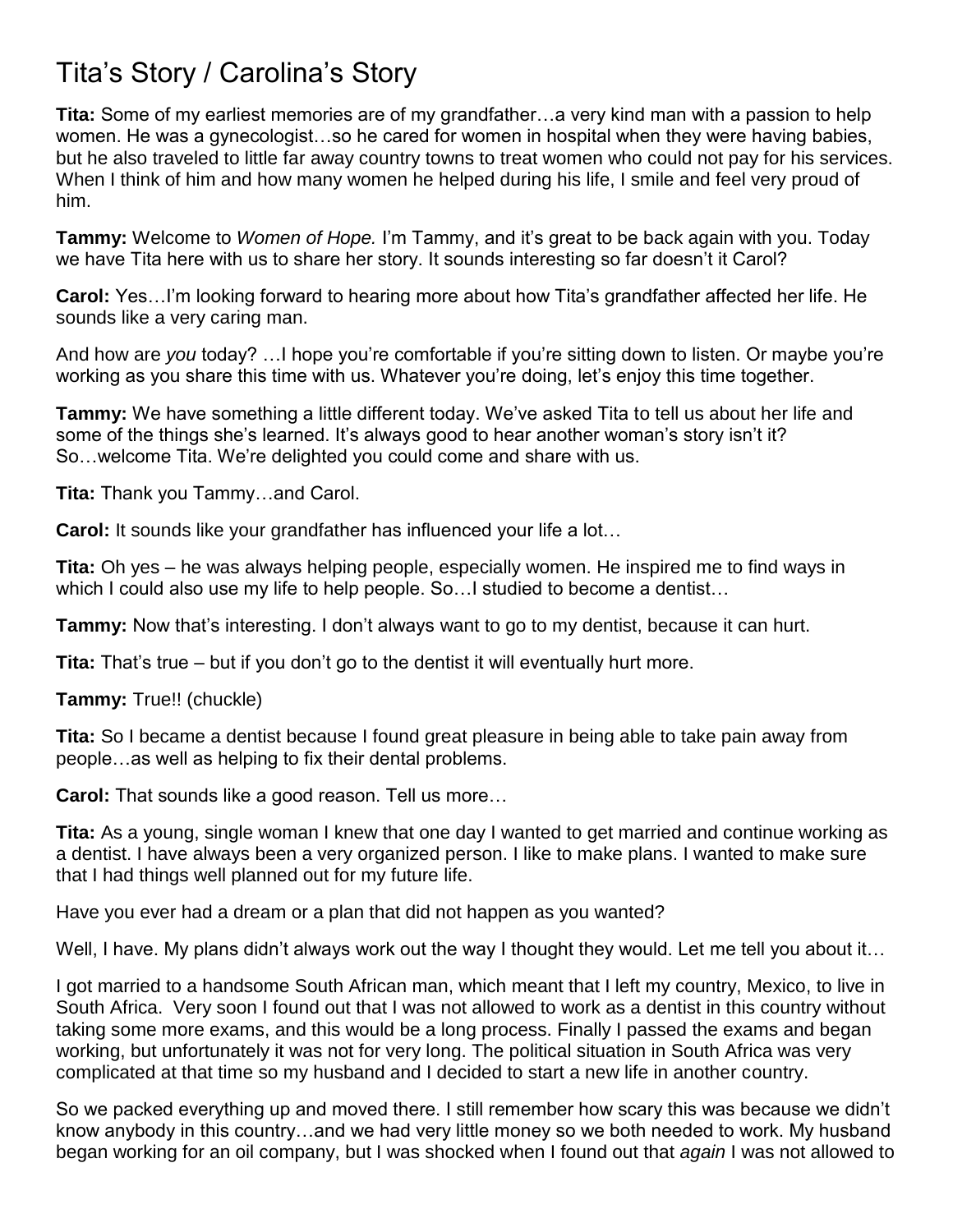work as a dentist! This was very bad news for us! So, I took any other jobs I could find since we needed the money. But I have to admit that I never found satisfaction in these jobs. I wanted to help people and believed I could only do this if I was working in my profession as a dentist.

With my husband's job we had to move to different countries from time to time, and everywhere we went the situation was always the same for me: I could not work in the job I loved…dentistry! I hated this, and became more and more angry and frustrated.

So the next time we had to move I decided to ask God to help me. I said to God: "God, you know that I want to do something with my life and I want to help people. So if you have something for me to do in this country, show me. I will do it. Every job I have had leaves me feeling empty and dissatisfied. I give up!"

Did you know that when you pray God listens to your prayers…and He answers them? Well…I know this, because He answered mine. A few days after I prayed, I was offered the opportunity to do voluntary work…with no pay. But by this time my husband's pay was enough to support us both. There was a group of international women, like me, living in this country because of our husband's jobs. These women collected money and my job would be to find a group we could help. I accepted the job and soon discovered a group of people I wanted to support…4 nuns who helped women involved in prostitution. For these women this was not a personal choice. They were mostly forced by their spouses or parents to earn money for drugs and alcohol…or they needed to earn a living to survive and had no other skills.

After so many years of searching, I had finally found my passion. Working with these women was the most wonderful experience in my life!

**Carol:** You're listening to *Women of Hope* and our friend Tita is here sharing her story. She found her 'passion' – the thing she most wanted to do – as she began helping women who had been forced into prostitution.

**Tita:** We helped these women with practical needs like accommodation, food, medical and dental help. We helped to provide schooling for their children. And we taught the women new skills so they could earn money in a dignified way.

But one of the most important things we did was to tell them about Jesus, God's son who came to live on this earth to teach us about God. He showed by his life that he cared about people too. In God's word, the Bible, we read many times about how he helped women when no-one else wanted to help them. And he gave his life for us…he died on the cross to take away the punishment for the wrong things we do. We told these women about him and how *HE* was the only one who could really heal the pain and the wounds they had experienced in their lives. We could help, and comfort, and provide for them, but we could not take away their pain. For me, the most satisfying part was to see women's lives changed when they invited Jesus into their lives.

This is just what happened with Carolina. She was one of 8 children in her family and from a very young age she experienced a very hard life of poverty and despair. She never had the opportunity to go to school. Every day her mum would go out and do any jobs she could find to earn money to feed her 8 children and support her husband. He had once had a job but he began to drink and soon lost his job. He never looked for a job again. The whole family lived in fear of this man because they never knew when he would become angry and aggressive and beat them.

As time went by things got really bad and at the age of 16 Carolina was so desperate that she left home. She thought that perhaps she could find a better life somewhere else.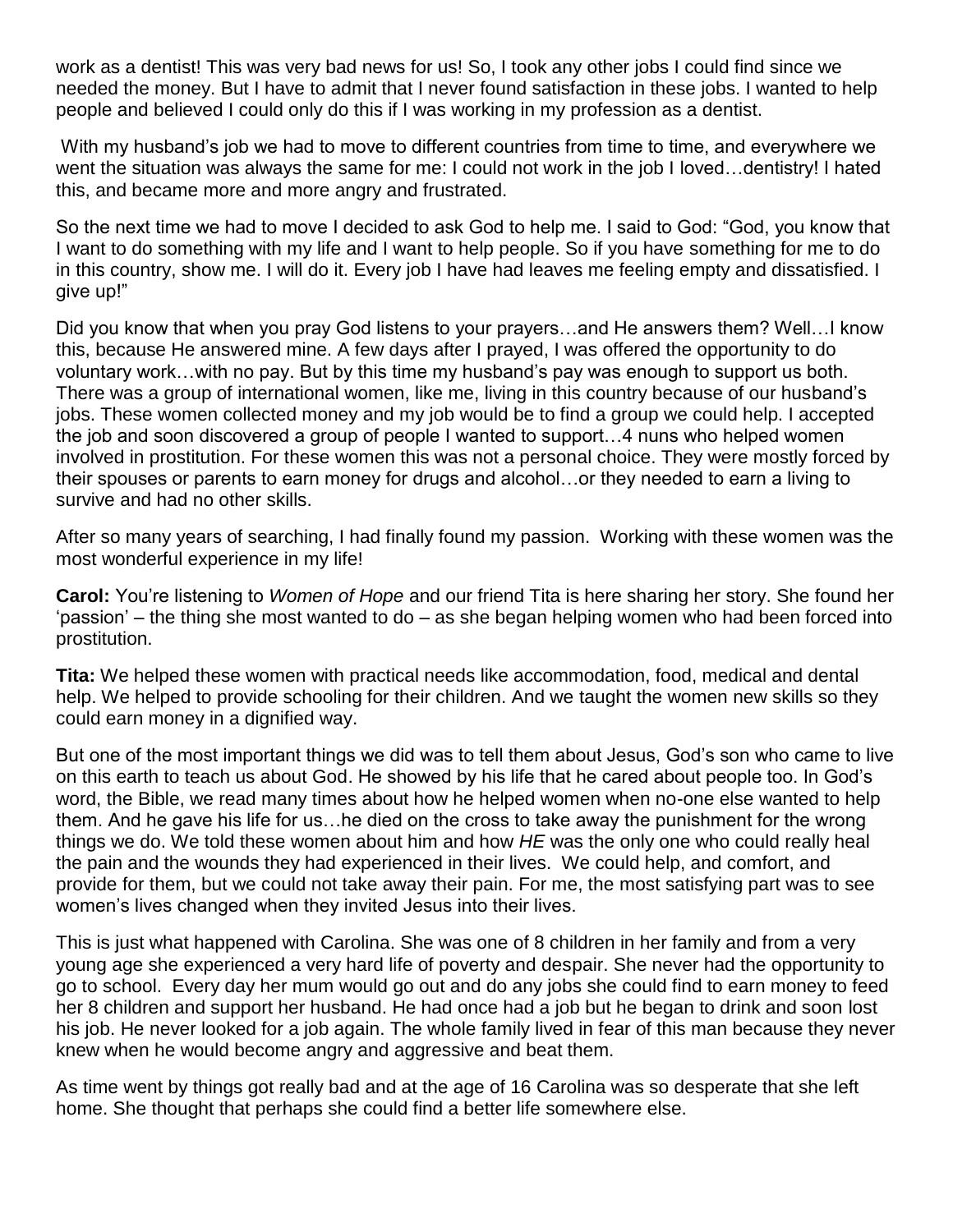**Tammy:** Welcome back to *Women of Hope*. Let's hear from Tita whether Carolina really did find a better life when she left home at 16.

**Tita:** Well sadly, like many girls who think they can find a better life away from a difficult home situation, she found herself in the streets with no money and no place to stay. But being a survivor, Carolina found some cleaning jobs and a shelter for the homeless where she spent a few nights.

It was here that she met Carlos, an unemployed young man who soon began showing her love and affection. When he found a job, they moved into a small room in a house that they shared with other people and as time went by Carolina had 2 children with him. She felt a bit safer for a while.

But during those first years she found out that Carlos was a drug-addict. He could not hold a job for very long and needed money to buy drugs. Carolina's money was never enough for all of them and before she knew it, Carlos had forced her to become a prostitute to support his drug addiction.

She hated this lifestyle but felt trapped in it! She needed to provide for her 2 children and if she didn't earn enough money Carlos would physically abuse her.

The night I met Carolina, I had gone with the nuns to the area of the city where Carolina worked as a prostitute. We met her and explained that we could offer her the opportunity of leaving her life of prostitution and provide her with a dignified way to earn money. She was very scared of disobeying her husband but took the courage and came to see us early the next day.

She joined our program at a huge risk. She knew that her husband would be furious but she knew she needed to escape that lifestyle. The possibility of a dignified life was scary but very attractive.

**Carol:** We've been listening to the story of Carolina here on *Women of Hope.* She left home at 16, hoping to find a better life. But she soon found herself trapped in a life of prostitution.

**Tammy:** But Carolina decided to make a very important choice. Although she was very scared of her husband's reaction she decided to accept the help that was being offered to her.

**Carol:** Tita we want to know what happened to Carolina…

**Tita:** Carolina and her children began attending the sessions with doctors and dentists, and the sessions with counselors who were there to help her deal with her pain, fears and sadness.

She began learning to read and write, but especially she began learning to make rugs that she could sell to earn money. Her children began attending the school that our program provided. Carolina also received a small salary as well as the money from rugs she made and sold. The only condition to receiving this help was that she would *not* return to work as a prostitute. She agreed to this.

Have you ever seen a beautiful flower that is looking sad and wilted? If you put it in water it comes back to life: it opens up and shows the beauty of its color, and its fragrance.

Well this is the best way I can explain to you how Carolina's life began to change. This began the day that Carolina invited Jesus to be part of her life. In the past I had shared with her how Jesus loved me and had always helped me through difficult times in my life. I also told her that she could have his help if she invited him into her life. So, one day she said, "Tita I am ready! I need Jesus' help in my life, this pain and fear I feel all the time are killing me. Nothing takes that away, and I don't want to live like this anymore. I want to have Jesus with me like you do. How do I do this"? It was very simple, all she needed to understand was that she needed to pray and ask him to forgive her for having done wrong things in her life and to be a part of her life. She did this…and from that moment she began to change!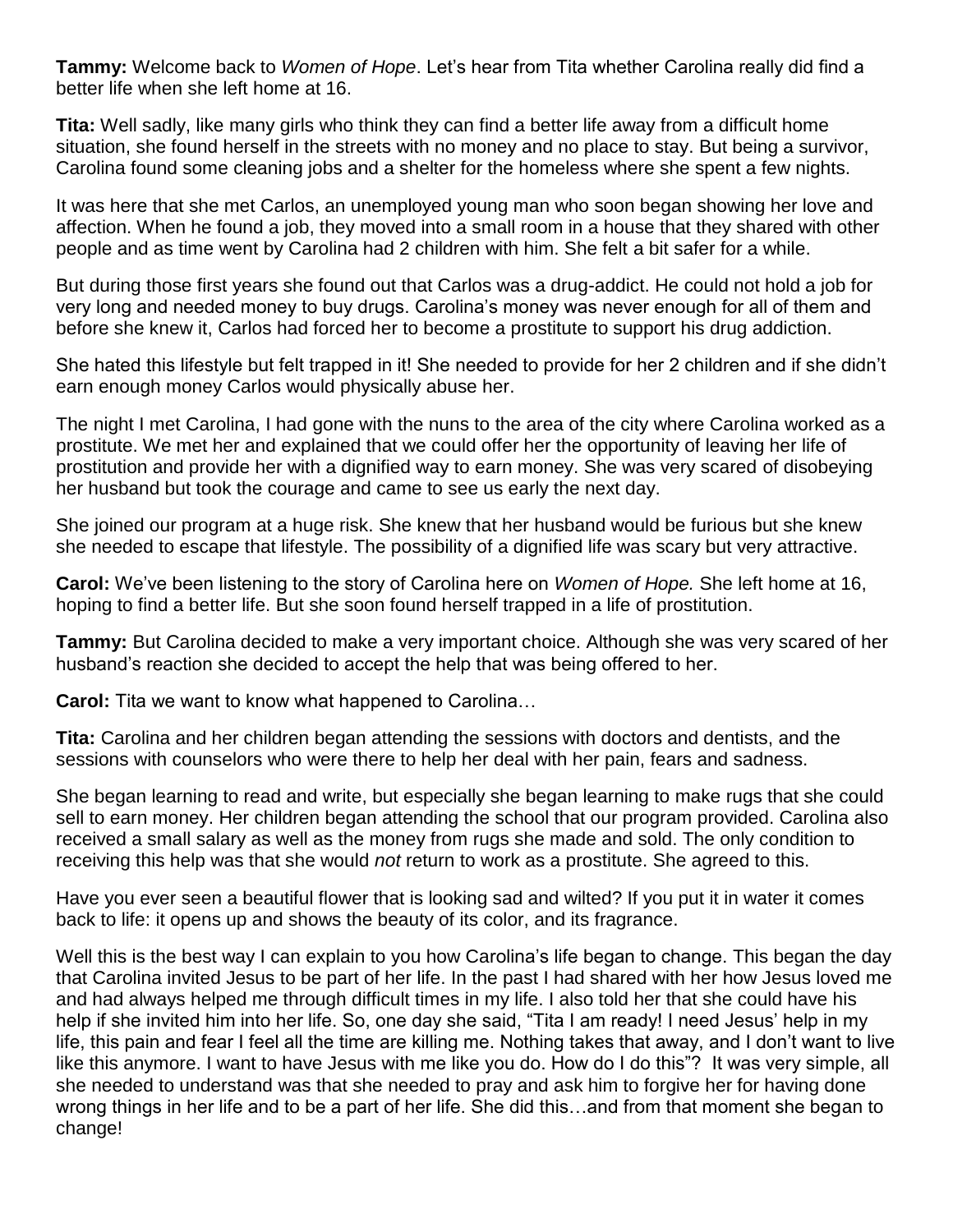In the beginning she felt so low, so inferior that she would not even look into our eyes when we chatted with her. But she began to learn that the lifestyle she used to live did not mean that she was worthless. She learned that she was a valuable person…in our eyes *and* in God's eyes. She learned to be more confident and to accept our love and hugs!

I loved to visit Carolina! She would run to me and show me her notebook and say: "Look Tita, I can now write my name… I can now write numbers from 1 to 100." It always put a smile on my face to see her discovering a better life. Her boys began going to school and instead of being sad and aggressive, they started smiling as they played and laughed with other children. As Carolina became more confident, the boys began looking up to her as their mother, with respect. Their relationship became a much more healthy one. They were slowly learning to be a family!

However, Carolina paid a high price for leaving her life of prostitution. Her husband made life very hard for her. On one occasion she arrived to her classes bruised and without her front teeth. He had attacked her…but that was to be the last time. She was now emotionally strong enough to make a very important decision. She left him and moved into a small house we had organized for her and the children.

She was a new woman! With new confidence she went out and found herself a good job. She began working at a supermarket in the fish department. She did so well there that soon she was put in charge of the whole fish and meat section, and to this day, she is still doing very well. Some time later, I was able to help Carolina have some new teeth made and now her smile is beautiful again.

**Tammy:** Here on *Women of Hope* today we've heard the story of Carolina whose life was changed. She was forced into a life of prostitution, but one day she met a group of women who cared enough to look for people like Carolina and offer them help.

**Carol:** Through this group she also heard about God's son Jesus, and how he could take away her guilt and pain. She and her two children found a new life. Tita do you have something else you want to share with us before we finish today?

**Tita:** Yes I do Carol… I don't know what *your* life looks like. Perhaps *you* are facing very hard circumstances. When I asked Carolina once, "How did you survive all those hard experiences?" she said: "It was simple, I never lost *hope* that one day something good would happen to me, and it finally did."

Let me encourage you: Don't lose hope…and trust that something good can happen to you too! Ask God to help you, no matter what your situation is. He loves you, and he knows that you are a valuable person.

Stories like Caroline's became my inspiration. And since those days, I have dedicated my life to speaking to people around the world about Jesus and his power to change their life. This is the best work I could have ever wanted. It allows me to help many more people than if I was still a dentist. I love working with Jesus: I do the talking and Jesus does the rest as He changes peoples' lives and gives them hope.

Personally, I'm grateful for my life experiences. I have learned that many times we make plans and want things to be the way *we* want them to be. However God has much better plans for us and is willing to lead us to them if we allow him to do so.

I also learned that I had different skills that I could use to help people. I would not have discovered them if I had been a dentist for the rest of my life. And when I think of the other jobs I did in the past, I finally understood that nothing had been wasted. I *had* helped people through these jobs, but in a different way.